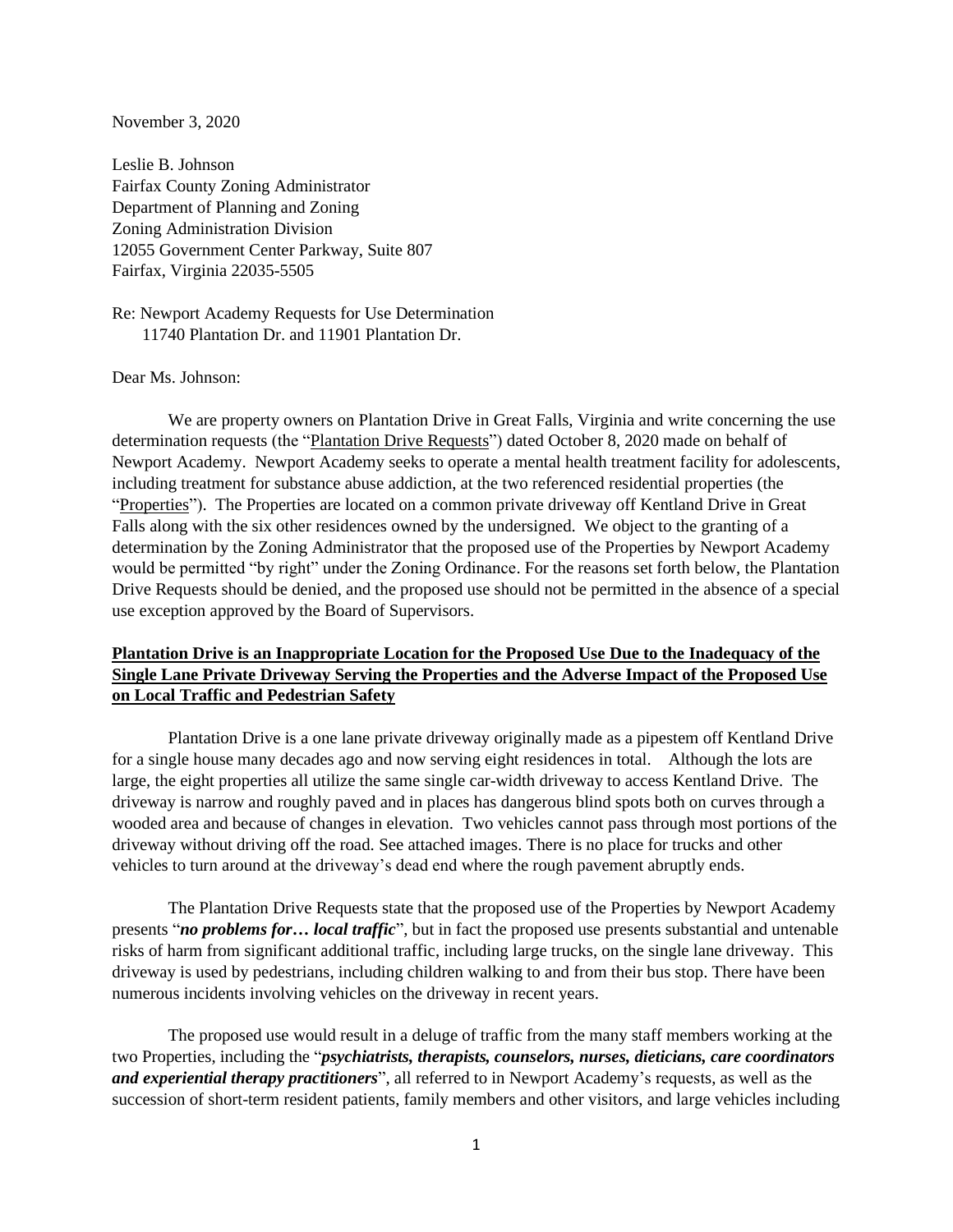food service suppliers, commercial cleaners and other delivery trucks. The single lane private road infrastructure at this site simply cannot safely accommodate the proposed use of the Properties, as has been demonstrated by prior use. The impact of the proposed use on local traffic and safety is a legitimate, non-discriminatory basis for denial of the Plantation Drive Requests under the Fair Housing Amendments Act of 1988 ("FHAA"), and the corresponding provisions of Commonwealth of Virginia and Fairfax County law. <sup>1</sup> We urge the Zoning Administrator to act to protect the physical safety of the community from the very real and unreasonable risks of harm from the proposed use in light of the inadequacy of the single lane private driveway for the operation of the Properties as a residential treatment facility.

#### **Newport Academy Seeks to Establish an Adolescent Mental Health Treatment Operation on Two Physically Adjacent and Functionally Combined Properties in Violation of the 8-Person Limit for Group Homes**

While Newport Academy has submitted two ostensibly separate requests to operate same-sex residential mental health treatment facilities at the two co-located Properties, the Plantation Drive Requests should be viewed as one integrated request under the Zoning Ordinance. The Properties were leased together from Sagebrush Treatment Center, which previously operated a residential treatment center at the Properties (consistently in violation of the Zoning Ordinance). The two individual use determination requests - one for each of the Properties - were submitted by Newport Academy to the Zoning Administrator on the exact same day, and, if the proposed use is approved, the Properties will constitute an integrated operation on Plantation Drive. The Properties are physically located in close proximity to one another off of the same narrow private driveway shared with our six houses and would be functionally combined under common management. Any sharing between the two co-located houses of on-site management, operational support, operating expenses, staffing, patient treatment, meetings, activities or other patient services, including patient transportation services, as well as any other on-site shared services, shared expenses and operational integration, which will inevitably occur, will render the proposed operation to be a multi-unit treatment facility that cannot receive a "by right" use determination under the Zoning Ordinance. For these reasons alone, since the combined facility proposed to be operated on Plantation Drive will serve more than 8 mentally ill persons, the proposed use of the Properties does not meet the definition of a "group residential facility" under the Zoning Ordinance<sup>2</sup>. The Plantation Drive Requests therefore should be denied.

Although the foregoing are dispositive grounds for rejection of the Plantation Drive Requests, the proposed use of the Properties also does not satisfy the legal requirements for a "group residential facility" and would violate the Zoning Ordinance absent a special use exception, because (i) Newport Academy proposes no limitation on transient occupancy of the Properties or on the provision of services to transient occupants or other non-residents, and (ii) Newport Academy's residents and patients would

<sup>&</sup>lt;sup>1</sup>. See, e.g., Jt. Statement of Dep't of Hous. & Urban Dev. and Dep't of Justice, *State and Local Land Use Laws and Practices and the Application of the Fair Housing Act*, issued Nov. 10, 2016, at 14, Q 19 second para. (valid unaddressed concern about inadequate parking facilities could justify denying the requested accommodation). <sup>2</sup> Furthermore, even if the number of patients at the two Properties are not aggregated, reasonable requirements restricting the operation of group homes in close proximity have been upheld under the Fair Housing Act and are necessary on Plantation Drive in light of the significant adverse impact of the proposed use on local traffic and pedestrian safety. See, Jt. Statement at 14; Avalon Residential Care Homes, Inc. v. City of Dallas, 130 F. Supp. 2d 833 (N.D. Tex. 2000).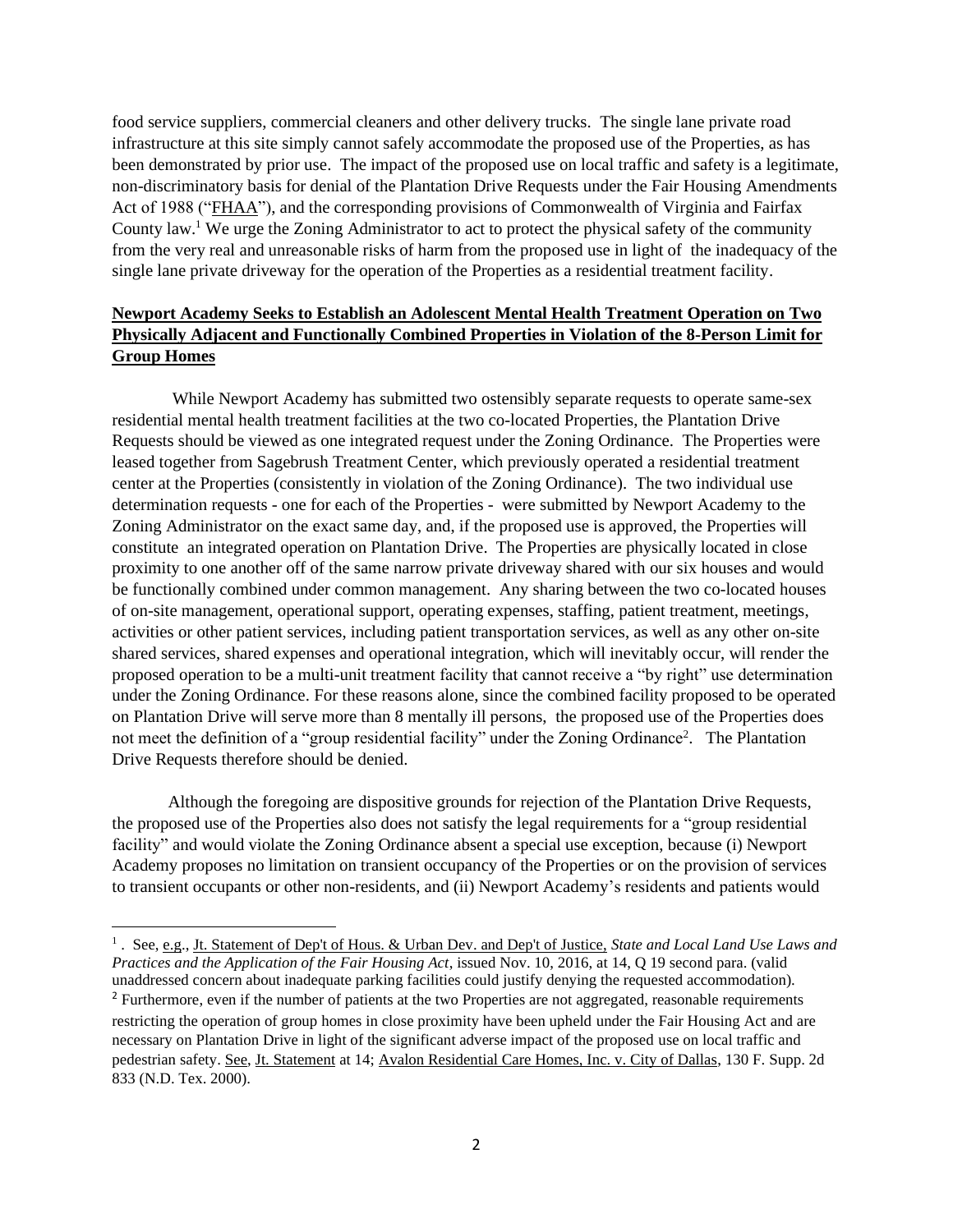include residents with substance abuse addiction, who are expressly excluded from the definition of disabled persons entitled to protections under the FHAA and the applicable provisions of the Code of Virginia and the Zoning Ordinance.

.

# **Newport Academy's Proposed Use Violates the Zoning Ordinance Because it Does Not Limit Transient Occupancy of its Facility or the Provision of Services to Transient Occupants and other Non-Residents**

Newport Academy states in its requests that "*Newport Academy's residents typically stay between 30 to 90 days, with the national average for length of stay being 45 days*." However, there is no minimum period that its patients must reside at the Properties. In addition, Newport Academy's proposed use does not restrict the provision of services to transient occupants or other non-residents, nor the conduct of other commercial activities at the Properties involving persons who are not residents of the Properties. Such activities are subject to regulations validly applicable to all single families on a nondiscriminatory basis under the Zoning Ordinance.

Although the Zoning Ordinance does not impose any special residency requirement on single families and such a requirement could not legally be imposed exclusively on qualified group residential facilities, the Zoning Ordinance does regulate transient occupancy.<sup>3</sup> The proposed Newport Academy facility, however, would permit occupancy by its adolescent patients for periods of less than 30 days (although that might not be "typical", according to Newport Academy). Such transient occupants would not satisfy either the residency requirements for a group residential facility under the Zoning Ordinance or the Zoning Ordinance regulations otherwise applicable to such transient occupancy. The absence of a minimum length of stay eliminates any limitation on the provision by Newport Academy of treatment services to transient patients (and other individuals that do not qualify as residents) in violation of the restrictions against such commercial activities under the Zoning Ordinance. Similarly, the conduct of commercial activities involving non-residents, including for example "open houses" and other marketing and promotional activities, ancillary visits related to Newport Academy's business, outpatient services, and combined treatments with residents from other facilities or the community generally, all are not limited under Newport Academy's proposed use. These activities legally are subject to the same nondiscriminatory regulations under the Zoning Ordinance as are applicable to non-group home, single families. The failure of Newport Academy's proposed use to limit such activities, which do not constitute adolescent mental health residential treatment services, and to prohibit commercial activities for which an accommodation from the Zoning Ordinance is not reasonable and appropriate, constitutes an independent basis to deny the Plantation Drive Requests.

# **Newport Academy's Proposed Use Does Not Qualify as a "Group Residential Facility" Under the Zoning Ordinance Because Newport Academy Proposes to Treat Patients with Addiction to Controlled Substances**

It is clear from Newport Academy's various submissions, public communications and marketing materials that a significant number of Newport Academy's patients have primary or secondary substance abuse addiction, and that treatment for substance abuse addiction will be a material element of the

<sup>&</sup>lt;sup>3</sup> See Zoning Ordinance Sec. 10-105. The term "transient occupancy" is defined at Sec. 20-300 of the Zoning Ordinance to mean "[u]se of a DWELLING or MOBILE HOME, or part thereof, for sleeping or lodging purposes for fewer than 30 consecutive nights".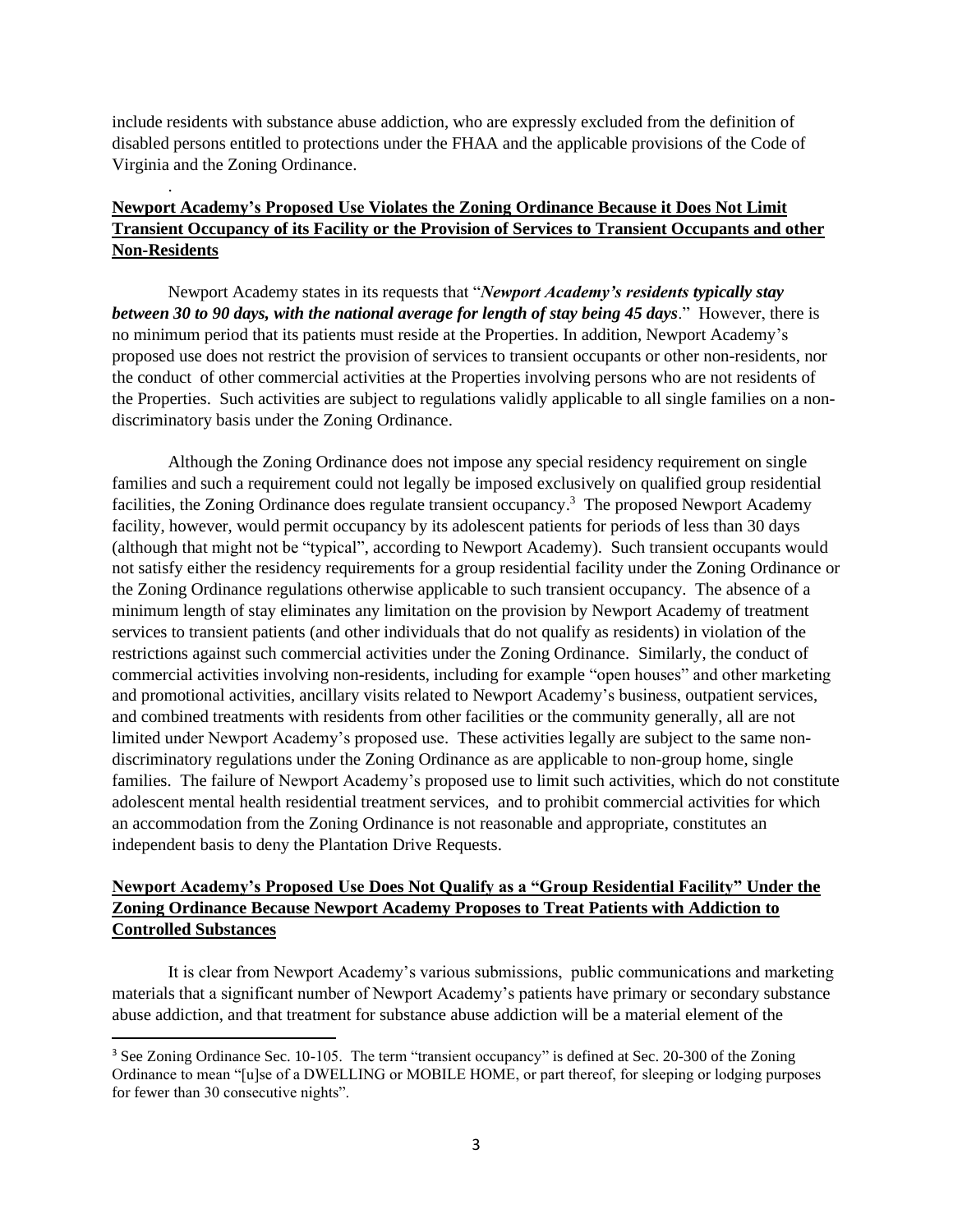services provided to patients at the Properties. While we understand that this issue is subject to litigation currently pending in the Fairfax County Circuit Court in the matter involving the Board of Zoning Appeals determination for Kurtz Road in McLean, Virginia on March 11, 2020, it is a fact that the unambiguous wording of Virginia Code Sec. 15.2-2291 and the Fairfax County Zoning Ordinance expressly prohibit granting a "group residential facility" designation for residents with addiction to controlled substances.

Group Residential Facilities are defined by Sec. 20-300 of the Zoning Ordinance – consistent with Virginia Code Sec.  $15.2-2291(A)$  – as follows:

> A group home or other residential facility, with one or more resident or nonresident staff persons, in which no more than: eight (8) mentally ill, intellectually disabled or developmentally disabled persons reside **and** such home is licensed by the Virginia Department of Behavioral Health and Developmental Services…The terms handicapped, mental illness and developmental disability *shall not include current illegal use or addiction to a controlled substance* as defined in Sect. 54.3401 of the Code of Virginia or as defined in Sect. 102 of the Controlled Substance Act (21 U.S.C. 802) (*emphasis supplied*).

The Zoning Ordinance defines a facility outside of that criteria as follows:

For the purpose of this Ordinance,…a dwelling unit or facility for more than four (4) persons **who do not meet the criteria set forth above or** for more than eight (8) handicapped, mentally ill, intellectually disabled or developmentally disabled persons shall be deemed a CONGREGATE LIVING FACILITY. (*emphasis supplied*).

Using language nearly identical to the Zoning Ordinance, Virginia Code Sec. 15.2-2291(A) defines "group homes" for certain individuals as single family residences for zoning purposes – but not where the "group home" is comprised of residents that are currently using illegal substances, who have an addiction to a controlled substance or where the focus is on commercial treatment rather than residency. Compare Zoning Ordinance Sec. 20-300 with Va. Code Sec. 15.2-2291(A) ("**For purposes of this subsection, mental illness and development disability shall not include any current illegal use of or addiction to a controlled substance as defined by Sec. 54-3401**").

Under the Zoning Ordinance, Fairfax County allows group homes for persons being treated for addiction to controlled substances in residential zones only with a special exception permit designating a Congregate Living Facility or a Medical Care Facility. Zoning Ordinance Sec. 20-300. Accordingly, the approval of the Plantation Drive Requests would violate Virginia Code Sec. 15.2-2291 and Zoning Ordinance Sec. 20-300b under the express provisions of such laws because the proposed use does not qualify as a "Group Residential Facility" due to the proposed treatment of patients with addiction to controlled substances.

#### **Denial of the Plantation Drive Requests Will Not Violate the Fair Housing Act.**

Both Virginia Code Sec. 15.2-2291 and Sec. 20-300 of the Zoning Ordinance were enacted to comply with the FHAA, which prohibits discrimination against group homes in residential neighborhoods through local zoning laws. However, the purpose behind the FHAA was to protect housing opportunities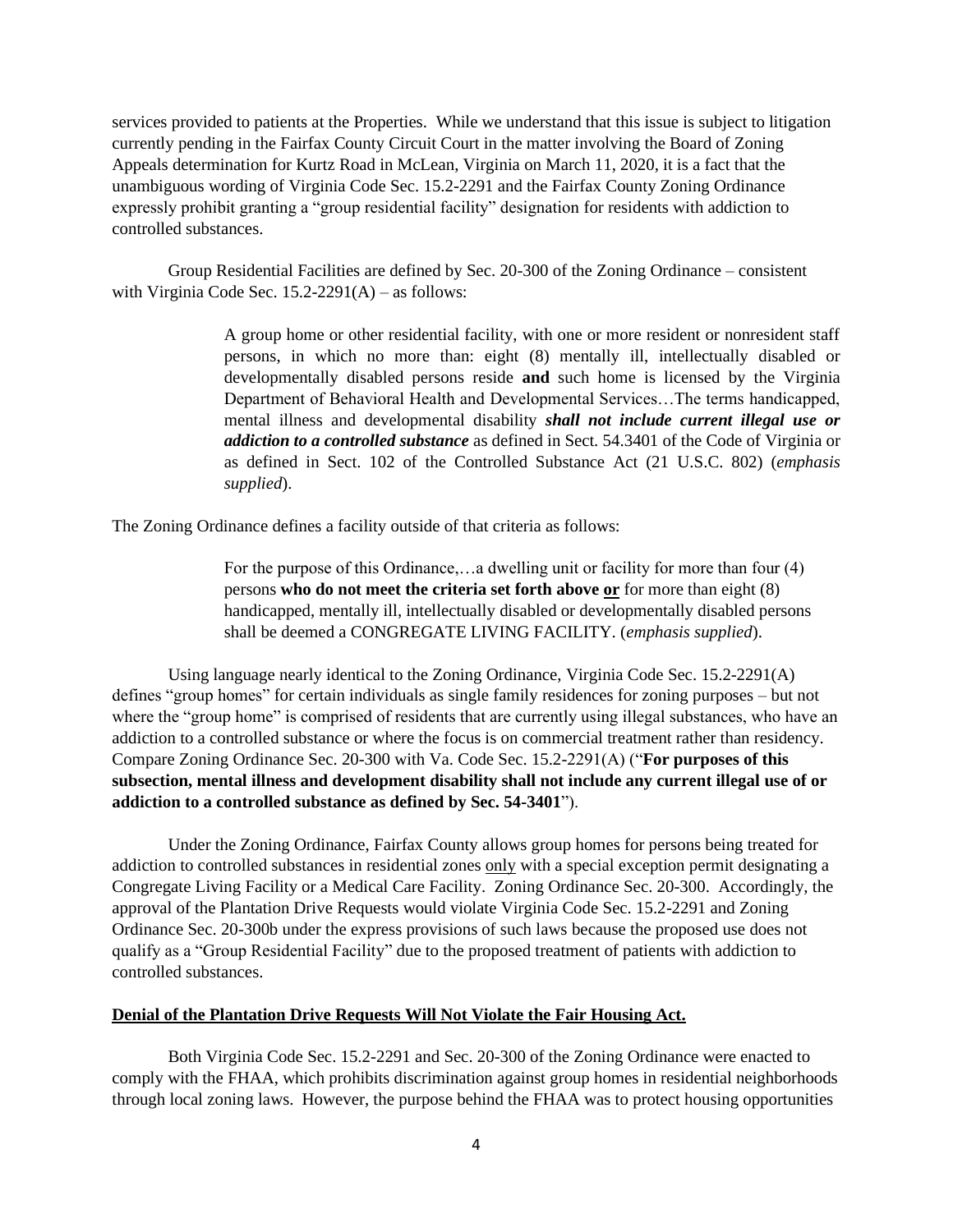for persons *handicapped by permanent mental illness,* see 42 U.S.C. Secs. 3601, et seq., not a behavior condition such as drug addiction or transitory diagnoses masking that behavioral condition. See 42 U.S.C. Sec. 3601(h) ("[H]andicap…does not include current, illegal use of or addiction to a controlled substance as defined in section 802 of Title 21").

Recognizing that fact, both the General Assembly and the Fairfax County Board of Supervisors in the aftermath of the 1988 Amendments carved out an exception to the "group home" protections in exempting on-site treatment for drug use or addiction, as directly reflected in the text of Section 2291(a) and Section 20-300 discussed above.

Federal courts interpreting the exemption regarding "addiction to controlled substances" have upheld this distinction and thus disagreed with Newport Academy's interpretation that "drug treatment" (whether through a primary or secondary diagnosis) is somehow protected by the FHAA. See United States v. Southern Mgmt. Corp., 955 F.2d 914 (4<sup>th</sup> Cir. 1992) (persons suffering from drug addiction are not automatically protected by the FHA).

We acknowledge the seemingly contrary authorities relied upon by the Zoning Administrator in past determinations. However, we believe, as explained above, that Newport Academy's proposed use is not a "Group Residential Facility" under the express provisions of the Virginia Code and the Zoning Ordinance, and that the denial of the Plantation Drive Requests would not be discriminatory under the FHAA. Indeed, the denial of the proposed use should be a matter of state law, not a discretionary action, as the Zoning Ordinance explicitly excludes drug treatment facilities from this zoning use and state law provides no further protection. As a matter of law, the denial, which is non-discretionary, should not constitute a discriminatory action against those with mental illness.

# **Licensing of Newport Academy by VDBHDS is not Dispositive of the "By Right" Use Determination**

State licensure of Newport Academy is not a dispositive factor in granting a "Group Residential Facility" zoning use for the proposed use of the Properties. If the Virginia Department of Behavioral Health & Development Services ("VDBHDS") grants to Newport Academy a license to operate a treatment facility, that authority is limited to the terms of the express grant by VDBHDS and does not constitute a right to the zoning determination of a "Group Residential Facility" under the Zoning Ordinance. Newport Academy intends to provide mental health treatment, including for substance abuse addiction, to short-term adolescent patients, including transient occupants. As such, the proposed use fits within the "Congregate Care" definition in the Zoning Ordinance. The approval of a license by VDBHDS to Newport Academy to operate the facility on the Properties does not lead conclusively to a determination that the proposed use constitutes a "group residential facility", and it would be inappropriate and contrary to the Zoning Ordinance and the Virginia Code for the Fairfax County Zoning Administrator to rely on the decision by a Richmond-based state administrator, who has no knowledge of the Properties or the Zoning Ordinance, as the basis for determining that the requirements of the Zoning Ordinance have been satisfied with regard to the Plantation Drive Requests.

Furthermore, the FHAA does not provide a blanket legal exemption from the Zoning Ordinance for VDBHDS-licensed facilities, only an obligation to provide "reasonable accommodation" from compliance with non-discriminatory local regulations and requirements affecting the proposed use. As noted above, Newport Academy's proposed use does not limit transient occupancy of the Properties;